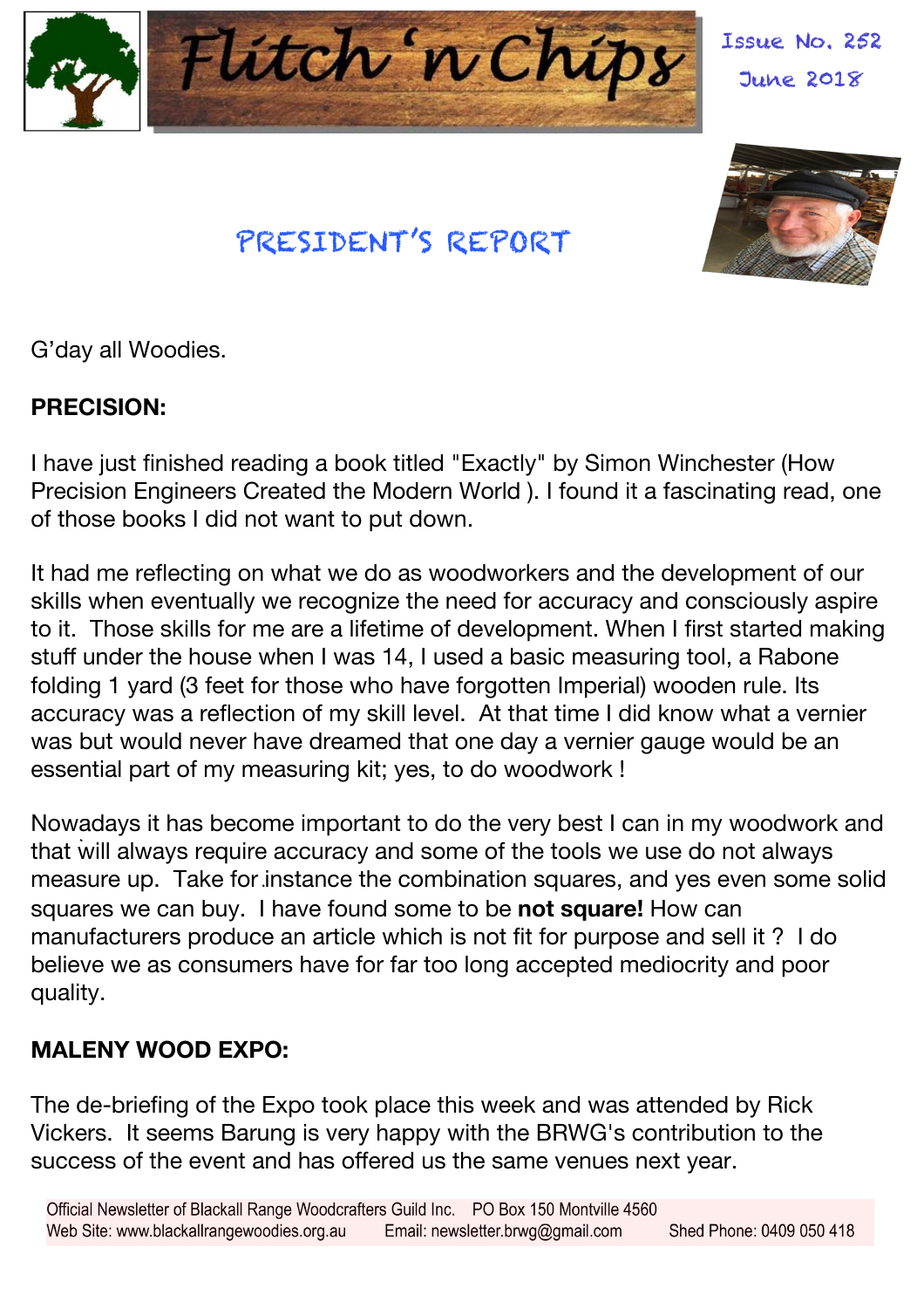This will need earlier planning on behalf of the next Management Committee to improve the display in the main pavilion, the sales area in the cow pavilion and perhaps an earlier start on making pieces for the children's workshop.

On the subject of the workshop, this has proved very successful and next year Barung is happy for us to install a donation box to assist in recovery of some of our costs. Thanks to Combined Saw and Knife for their support, Carbatec and Barung for the donation of a pyrography burner each and to all the dedicated members in manning (and womanning) the event.

#### **SAFETY:**

Leaving equipment running ! This is a safety issue which all members have to be aware of. The new Hammer jointer / thicknesser is so quiet when running one could be forgiven for walking away and forgetting to switch it off; forgiven, maybe ? But bandsaws make a fair bit of noise so it does seem strange that an operator could walk away and leave it running.

Believe me, this is very dangerous and does suggest maybe those responsible should not be using equipment which can bite and be very nasty. Whilst all Shed Captains should be aware of this safety issue and be watchful, they cannot always be hovering 2 of 14around the machinery that does bite so it does mean that all members should be aware and diligent in, a) using the equipment properly and, b) be ever watchful and aware of this potential safety issue. Do not assume !

It was decided by the Management Committee some time ago that the best way to get members to operate equipment properly was to withdraw accreditation on specific machinery if the member is found to be operating equipment incorrectly and / or unsafely.

Please treat the Guilds equipment with respect.

### **JULY EXPO & COMPETITION:**

Our July Expo and Competition is set for 7th & 8th July in the new venue at the Montville School. Keith Muirhead has taken on the task of being the Coordinator for the event; thanks Keith for stepping up to the plate.

With the competition this year, there will be another two categories, Intarsia and Pyrography added to the list. Those members doing this sort of work are asked to bring forward their work to enter in the competition. There is a whisper that the Coordinator is looking at rustling up prizes for the winners. Watch this space.

The new venue means that we will have a lot more space so there should be more display space for sales items. This year, we have secured more tables for displays, therefore more sales perhaps ?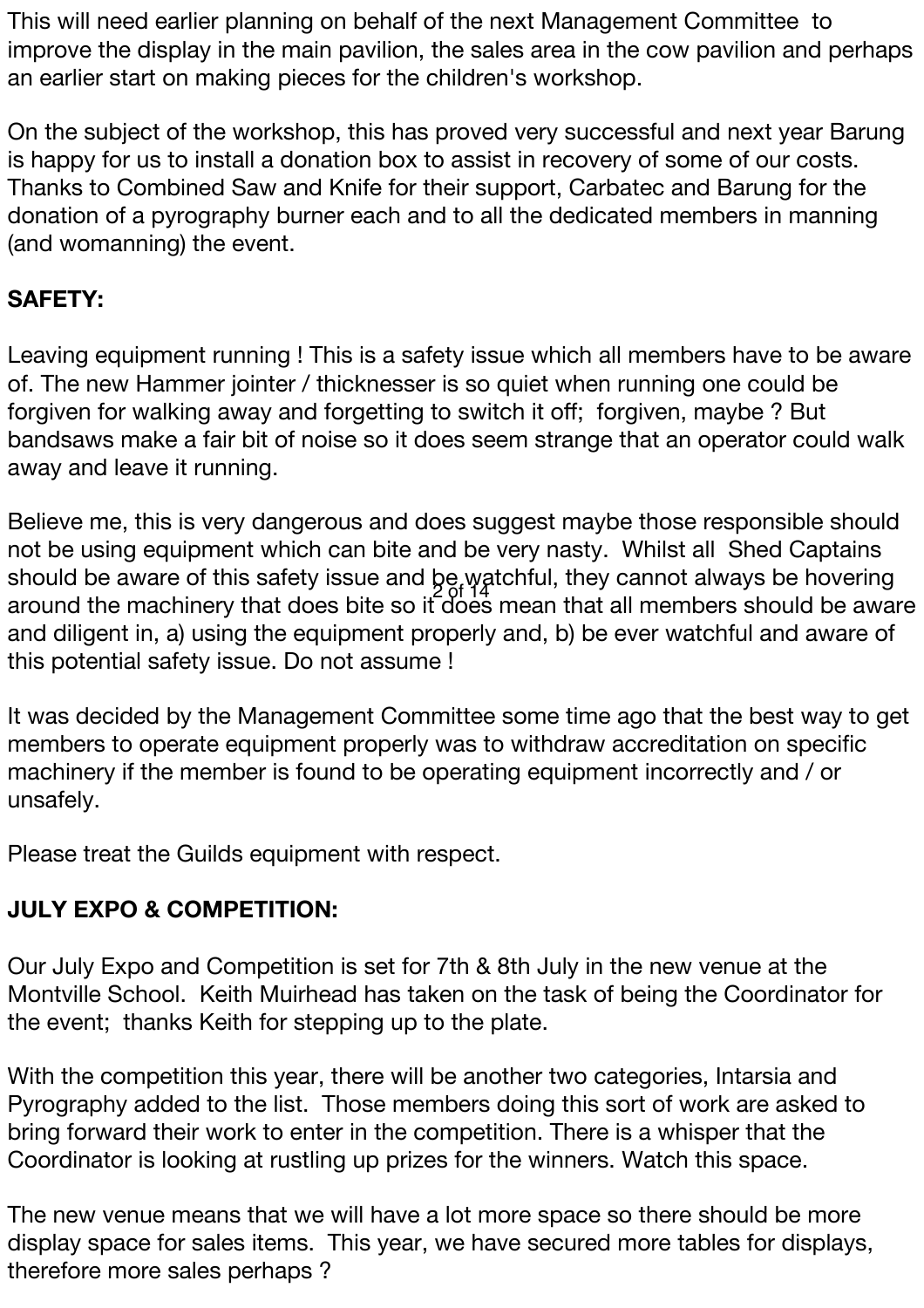#### **TIMBER:**

Timber stocks are high and in particular, the stock of Liquid Amber is not moving. This could be the bargain of the month as the price has been dropped to \$1000 / M3 for members. This specie has a common name of Sweet Gum and is an important forest resource in USA. It is renowned for difficulty in drying so some boards in stock may have some collapse and drying degrade (which of course you will not be required to pay for) but generally it is a good timber for woodcraft.

I do believe we have a couple of varieties of Liquid Amber growing on the Range hence the variation in colour and grain.

At \$1000 / M3, you could say this is an end of financial year clearance sale price.

There is now an excellent stock of good dry Silky Oak, a lovely wood to work with.

To all members not feeling the best (Keith included, so glad to hear you are now such a well balanced individual), we wish you well and look forward to seeing you at the shed soon. Take care !

John Muller President.



### Maintenance Report by Terry O'Connor

(1) Makita Sliding Compound Saw has been removed for repairs, and has been replaced with the spare Bosch Saw. Many thanks to Keith Carter for transporting the faulty Makita unit to the repair shop in Nambour for us.

(2) The Electric Winch in the Milling Area needs some repairs, and Ted Martin has offered to advise us on the procedure to keep it in top order. Many thanks Ted.

(3) Several members have reported seeing a tan coloured residue on the Woodman Saw blades. Don't be concerned , it won't affect the performance of the cutting action. It is merely a residue caused by cutting a great quantity of laminated pine beams to make new benches for the Guild. When we complete this task in a few weeks, we will remove and clean these blades.

(4) The Jessum Router is away at the repair shop for repairs.

(5) Many thanks to John Holland and his merry band of helpers who are more than half way through upgrading the work benches in the main building. The new bench is complete and ready for use. We will replace the work tops on the remaining 3 benches in the coming weeks. We again acknowledge Hyne Timbers for the their generous donation of the materials for this project.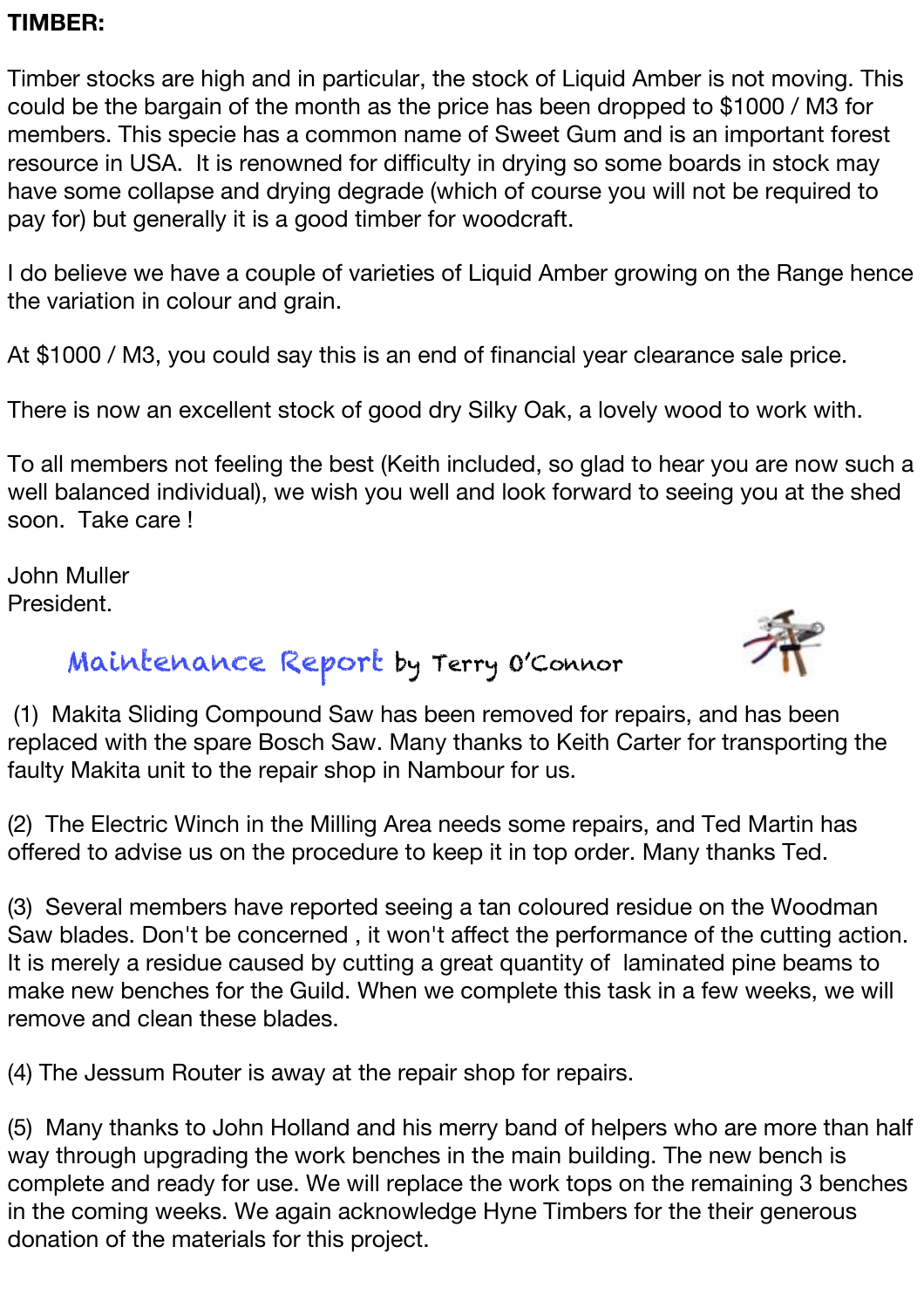### Club Events Calendar

The next major event is the Club Competition, with entries to be submitted by **Thursday 5 July, in preparation for judging on Friday 6 July.** If you have any questions, please speak with the Coordinator, Keith Muirhead.

That is followed by the Sales Expo on **Saturday 7 July and Sunday 8 July.** If you have not already done so, please register on the Roster at the shed. A gentle reminder that it is a condition of displaying your goods for sale that you also assist at the Expo.

#### *Date Claimers*

The date is yet to be confirmed however we have asked for the Turning on of the Lights at Montville to be **1 December** in conjunction with our Santa Shop so note that date for now and it will confirmed in due course.

What is confirmed is that this year we will not be having the customary Christmas dinner, but instead will be having lunch in our new shed on **Saturday 15 December** so you can lock that one in to the diary.

### Around the Shed

This month has seen two excellent Saturday morning demonstrations with in excess of 30 attendees on each occasion.

The first was on the much vexed issue of finishing, and as is common with this subject, a lot of members left with more questions than answers, even after the huge amount of great information provided by presenters Max Barrenger and Rob Otto. Both spent a lot of time preparing for the demonstration which made it all the more realistic and valuable, and a very big thanks goes out to Max and Rob.

Max demonstrated the more traditional finishing products, which provide an excellent outcome, however such products can be perilious in terms of health, storage, fire vulnerability etc. Rob has a passion for what might be called the new age of finishing and is on a never ending quest for the latest and best products. In particular, he is concerned about the health aspects with what is ingested, either by way of fumes or through the skin. He demonstrated three new water based (or is that water borne those who attended can tell you the difference) products which are very easy to apply, dry rapidly to a natural finish, with no smell, and provide durable finishes.

The Guild has funded an order of three of the products. If you missed out, but someone convinces you of their merit, a second order is always possible.



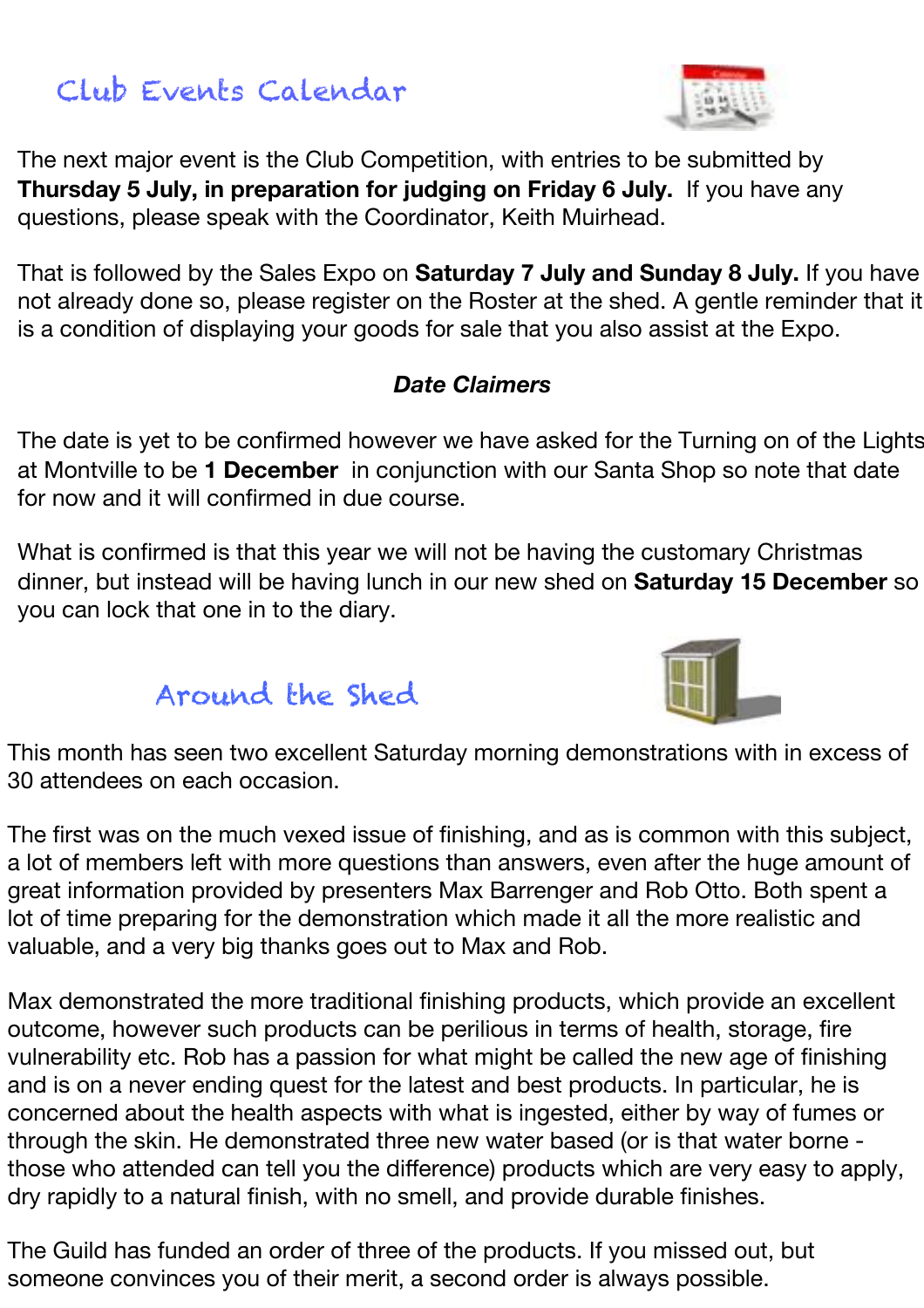

The best three finishes Rob identified in his search for user-friendly and safe products

Some of you may have heard of the discussion around finishing your entries for the annual Club Competition, in particular that the Member should be 100% responsible for the entry submitted, which of course includes the finish.

The Management Committee has determined that finishing by others will not be enforced this year due to the lateness of the hour, and the prospect that some members may have already completed their entries with assistance from others. *However,* from 2019, ALL entries must be exclusively the work of the entrant, so you have plenty of time to develop your finishing skills.

The second demonstration was by Paramedic Scott Bradford who gave up his Saturday morning to give an excellent presentation on CPR and use of a defribrillator as part of the CPR procedure. The Guild is looking to buy a defribrillator to hold at the shed or at away events, and Scott's presentation certainly showed they are a life saving device as time is of the essence. A patient without oxygen suffers brain damage at the four minute mark, and will generally loose the battle at the ten minute mark. Such are the advances with CPR that the sole focus is now on the compression element, and mouth-to-mouth is no longer taught. Scott has never given mouth-to-mouth in his 22 years as a paramedic. Everyone who attended the demonstration left much more knowledgable as to the procedures to be followed in such an emergency, for which we thank Scott enormously. No one knows when it is their turn, as the patient or the first aid provider, and knowledge is the key.



President John presents Scott with the traditional token of our appreciation for his very professional presentation.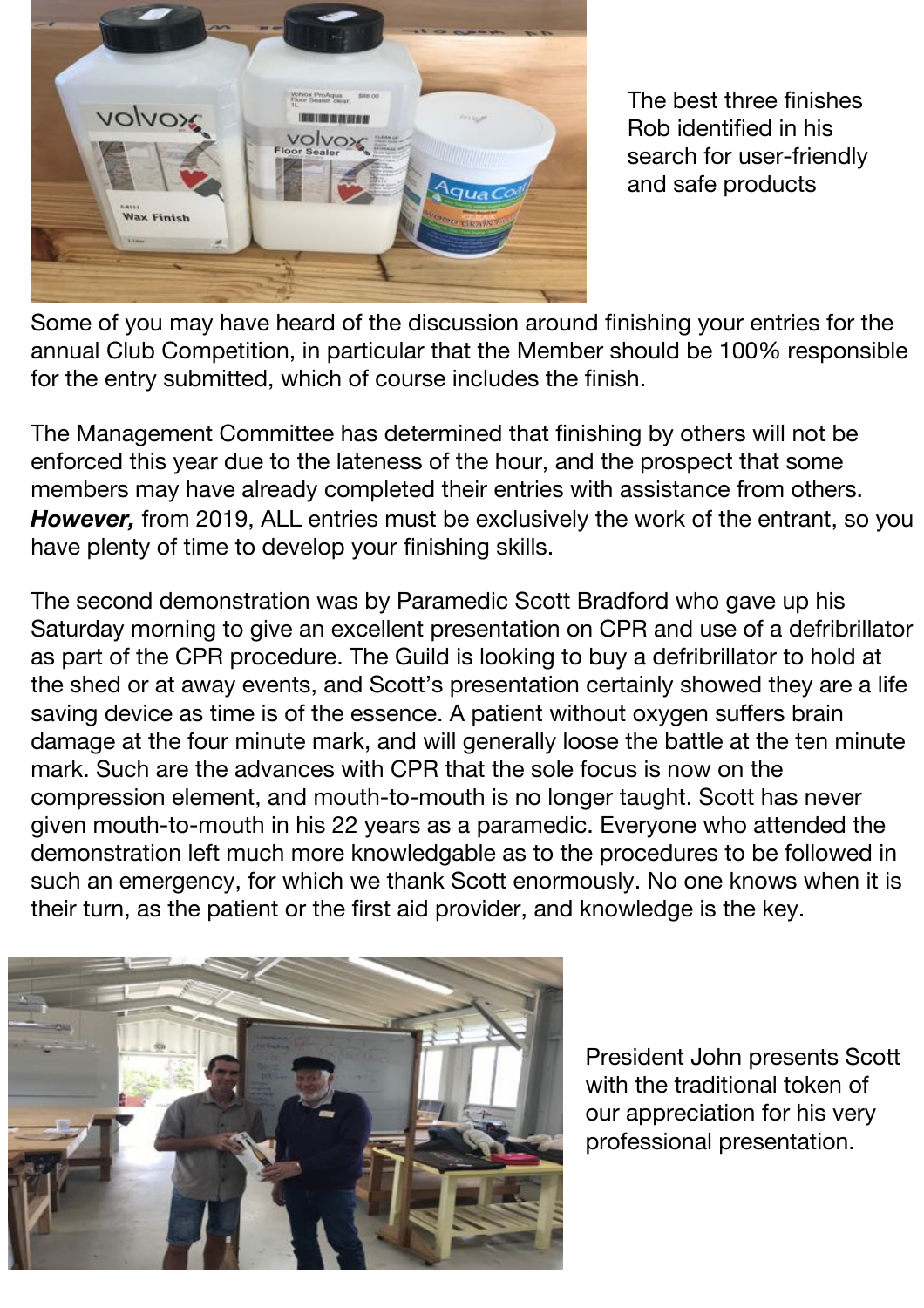



Philippa and Allan have been off working again, this time in the far, far north. They discovered Milingimbi Manapan Fine Furniture, under the umbrella of The Arnhem Land Progress Aboriginal Corporation, which has about five young local men and one furnituremaker, Rob, who is training them. The whole set up is funded by Mark White from Melbourne where the furniture is shipped for sale They are also developing a small range of painted turned bowls. A wonderful iniative.

A happy poem from the late, great Spike Milligan

Smiling is infectious, you catch it like the flu When someone smiled at me today I started smiling too I walked around the corner and someone saw me grin When he smiled I realised I had passed it on to him I thought about the smile and then realised its worth A single smile like mine could travael around the earth So if you feel a smile begin don't leave it undetected Start an epidemic and get the world infected.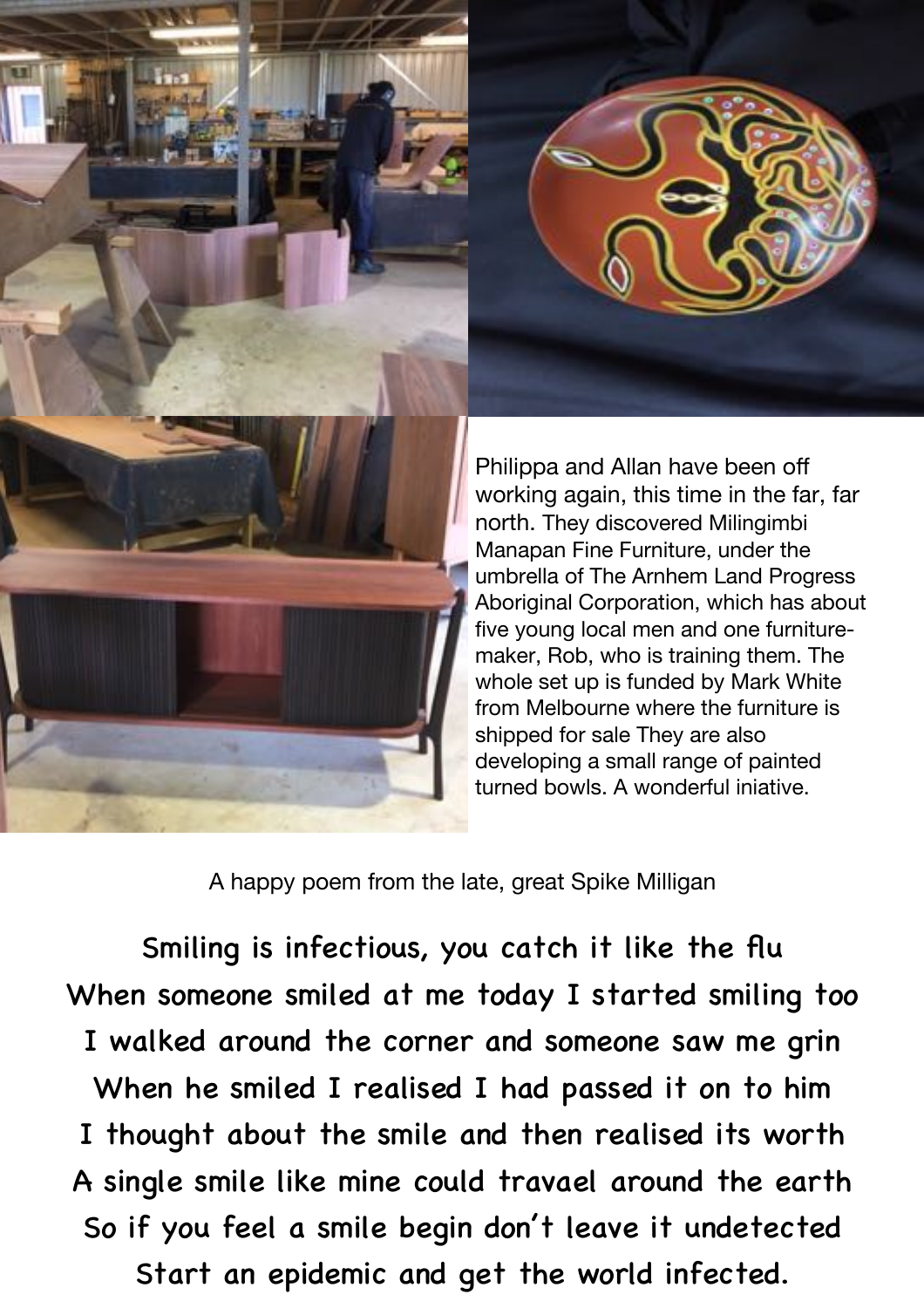### Tips and Tricks by Greg McCosker



#### **Hand plane Maintenance (That Most People Forget)**

By: Christopher Schwarz | Populars Woodworking February 2, 2018

Metal-bodied planes require so little maintenance (aside from sharpening) that it's easy to forget that they do need some love every year to work smoothly. Recently I borrowed a friend's smoothing plane to demonstrate a cut and was struck by how easily her iron adjusted. It was like silk. I thought my plane was in good shape, but I was way off the mark.

I stripped down my planes to give them some long-overdue cleaning.Take the plane entirely apart. Remove the adjuster from its threaded post. Pull all the screws from the frog.

Clean the threaded post with a wire brush until you get it down to bare metal. Even a little bit of rust or gunk will foul the adjuster and make it difficult to advance and retract. Then take a wire pipe cleaner and screw it into your adjuster's nut (it's reverse-threaded) to remove any gunk in there. I was shocked at how much crap was in my threads. It was like forgetting to floss for a year and finding last Christmas's bacon….

Coat the threads with a light machine oil. Heavy bodied oils are OK, but they seem to attract more dust in my experience.

Now perform the same routine on all the other screws on the plane, including the screws that hold and adjust the frog. And don't forget the main adjusting screw that holds together the cap iron, iron and lever cap. That thing gets filthy.Wipe down everything with an oily rag and reassemble the tool.

Your will be shocked and amazed at how much easier adjusting the tool will become.

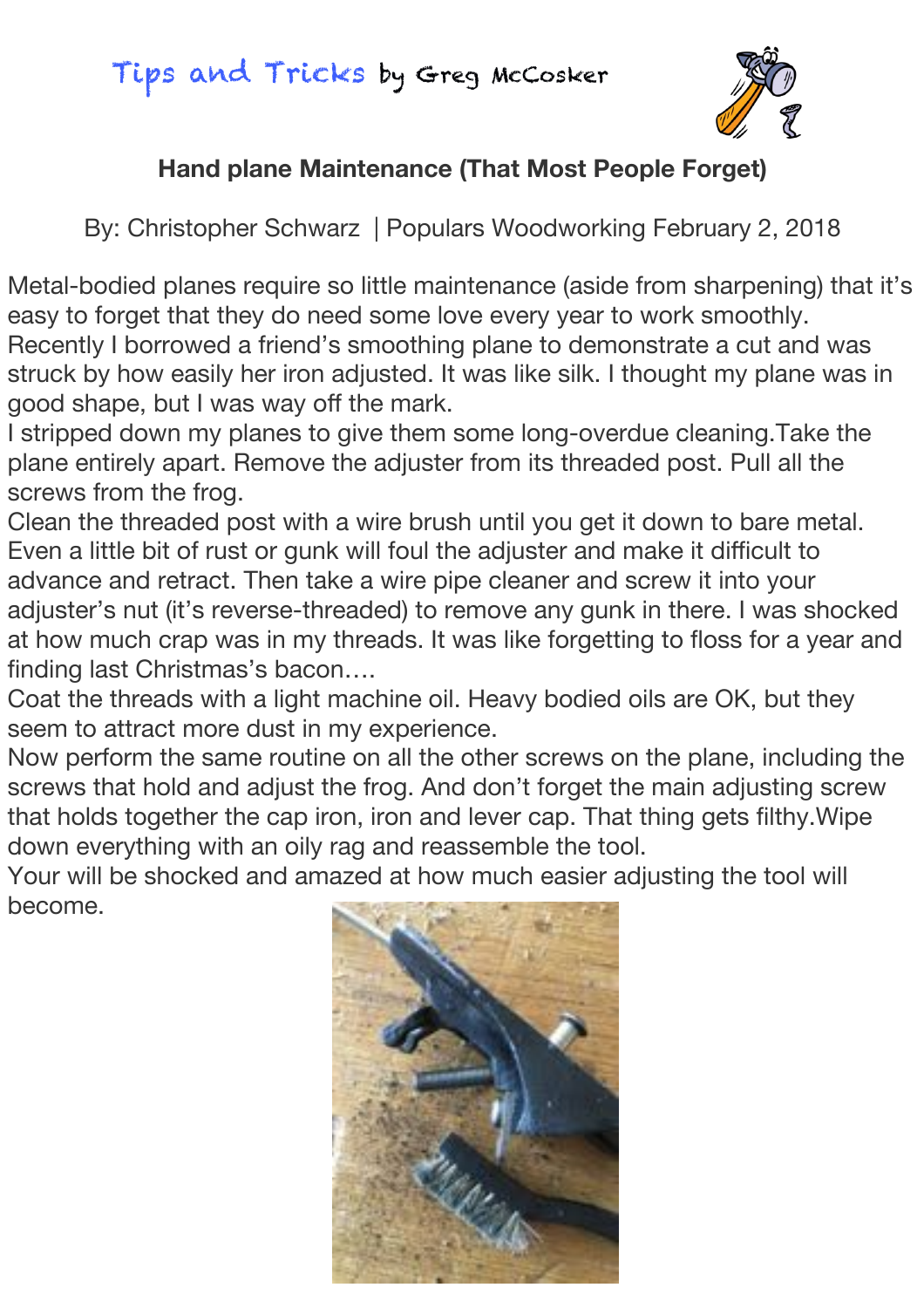## Safety Notes by Warne Wilson and Dave Banister



**Save face!** How many times have we seen members avoiding use of the acrylic face guards? Particularly on the lathes, but during any process where a bit of flying wood could make a Woodie's face look as though it had been hit with a brick. Sorry to be dramatic but the face guards were purchased for your use. By avoiding them you may lead yourself into lingering regret.

**Eye protection** should go without saying; we tend to take our eyes for granted, but imagine how the loss of sight of an eye through carelessness would affect your world. With high revving tools a flying chip of wood could damage an eye in a microsecond, quicker than you could blink.

**A caution about cold weather clothing.** A club member reported that his loose jacket sleeve caught on the blade guard when he was using the Hammer saw. Fortunately, he was able to release it before anything happened, but this thoughtful member reported the incident because, with the onset of winter we all wear heavier clothing and jackets and jogger tops are common. In industry, many a gruesome injury has been attributed to a worker getting clothing caught by a power tool or machine. Make it a habit to be certain that no part of your clothing is loose enough to get caught.

**Wear safety gear.** It distresses us to see a member using a power tool such as a router, power saw or other high decibel emitting equipment without ear and eye protection (the little trimmers are the main culprits) The standard answer from an older member when reminded about noise is "My hearing is shot anyway and I never bother." Surely whatever is left of damaged hearing should be protected warily from deteriorating further?

**Do not lift an item that is too heavy for you** – do not be afraid to ask someone to help, that's what we all do in the shed – we help.





Phone: (07) 5443 9211 Phone: (07) 5443 9527 Mobile: 0413 945 798 (07) 5443 5714 Fax: 4/20 Kayleigh Drive Maroochydore Qld 4558

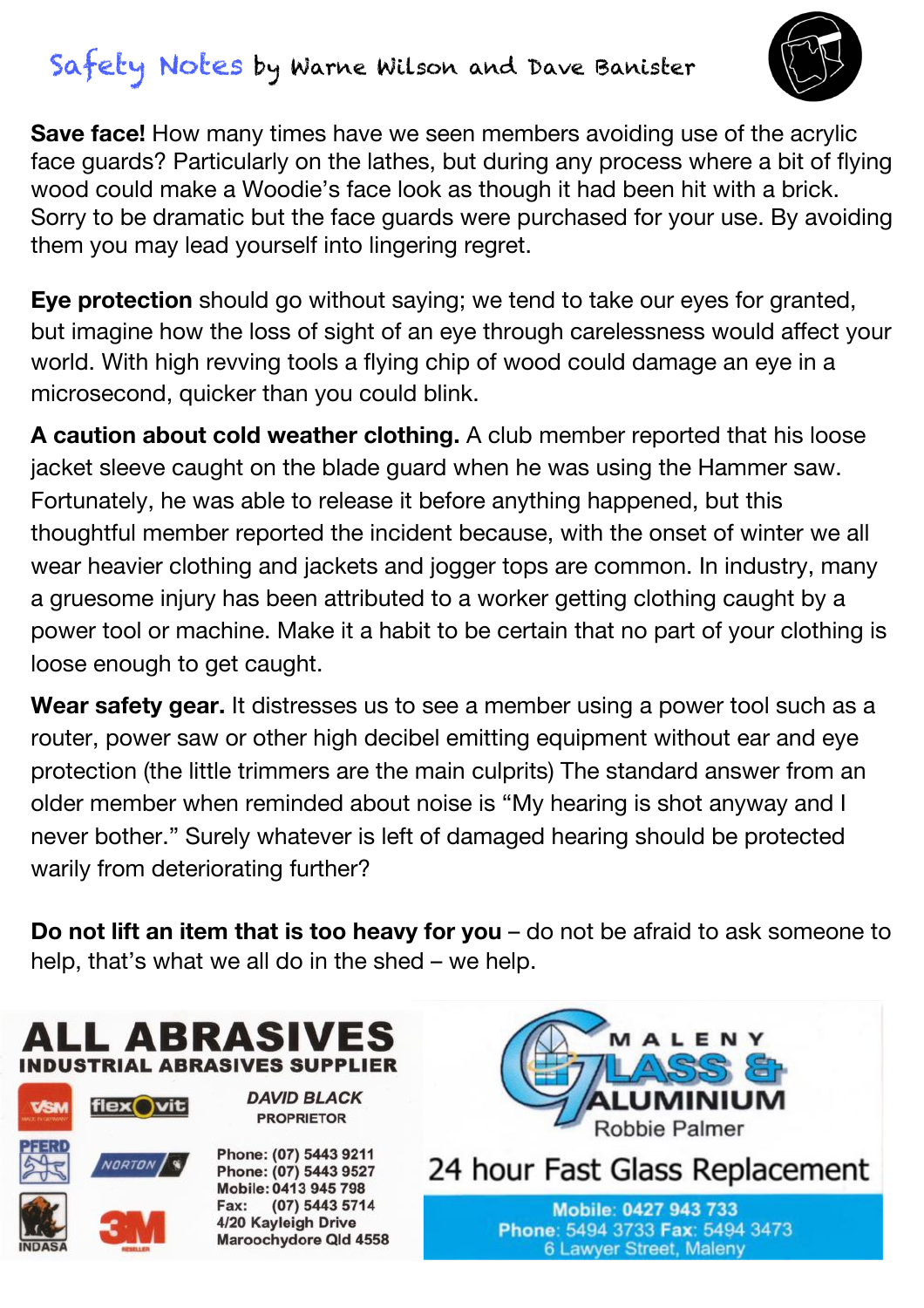### Timber Tales by Bruce Chapman



The area in front of the pines has been cleared and we have started to relocate the outside drying racks there to allow for the fill recently delivered to the back area to be levelled. We will then clean up the small Jacaranda logs in that area.

We slabbed a Fiddlewood which was near buried and a small amount of Fiddlewood has been added to the racks for sale.

We have good supplies of silky in the rack as half a stack from outside of air dried silky has been added.

The kiln is due to be unloaded and it contains some Camphor Laurel at long last with a lot more to follow. We have eight or so Silky Oak logs to get through before we get into the camphor on the front driveway.

We have lots of green timber currently air drying for the turners. We are progressively cleaning up the old storage area and one bay is done. The slabs in here are being cut into sizes for the turners but there is very little inside space to display these for selling. The last of the new shed box timber has been sold, which will create more space for turning blanks. \*\*\*\*\*\*\*\*\*\*\*\*\*\*\*\*\*\*\*\*\*\*\*\*\*\*\*\*\*\*\*\*\*\*\*\*\*\*\*\*\*\*\*\*\*\*\*\*\*\*\*\*\*\*\*\*\*\*\*\*\*\*\*\*\*\*\*\*\*\*\*\*\*\*\*\*\*\*\*\*\*\*\*\*\*\*\*\*\*\*\*\*\*\*\*\*

Now, for a little conflict. Or is it really, as we turn timber which would otherwise be wasted in to objects of great beauty (most of the time !). This is a story from the ABC Organic Gardener Magazine about our giant Tasmanian trees, and the effect of nature on our health.

Australia is a nature-rich continent with more than 900 kinds of eucalypts to explore, including a breathtaking array of wildlife. It's home to the [tallest flowering](http://www.pbs.org/wnet/nature/survivors-of-the-firestorm-mountain-ash-fact-sheet/6513/) [trees](http://www.pbs.org/wnet/nature/survivors-of-the-firestorm-mountain-ash-fact-sheet/6513/) on Earth, along with a handful of other [eucalypts](https://en.wikipedia.org/wiki/Eucalyptus_delegatensis) ranking among the top 10 tallest on the globe.

Did you know we are all powerful explorers that evolved to look around ? Some parts of the adult brain remain as malleable as a baby's. We are able to grow new connections, strengthen existing connections and even create new neurons. Hence, humans are *[lifelong learners](http://www.brainrules.net/about-brain-rules)*. Discovery brings us joy. We discover because we are curious.

When we observe nature it evokes awe. There's no better place to re-connect with nature than Tasmania's Styx Valley and its [giants](https://catalogue.nla.gov.au/Record/605284). Located 100 kilometres northwest of Hobart, it's home to the 'king' of all the eucalypts, mountain ash.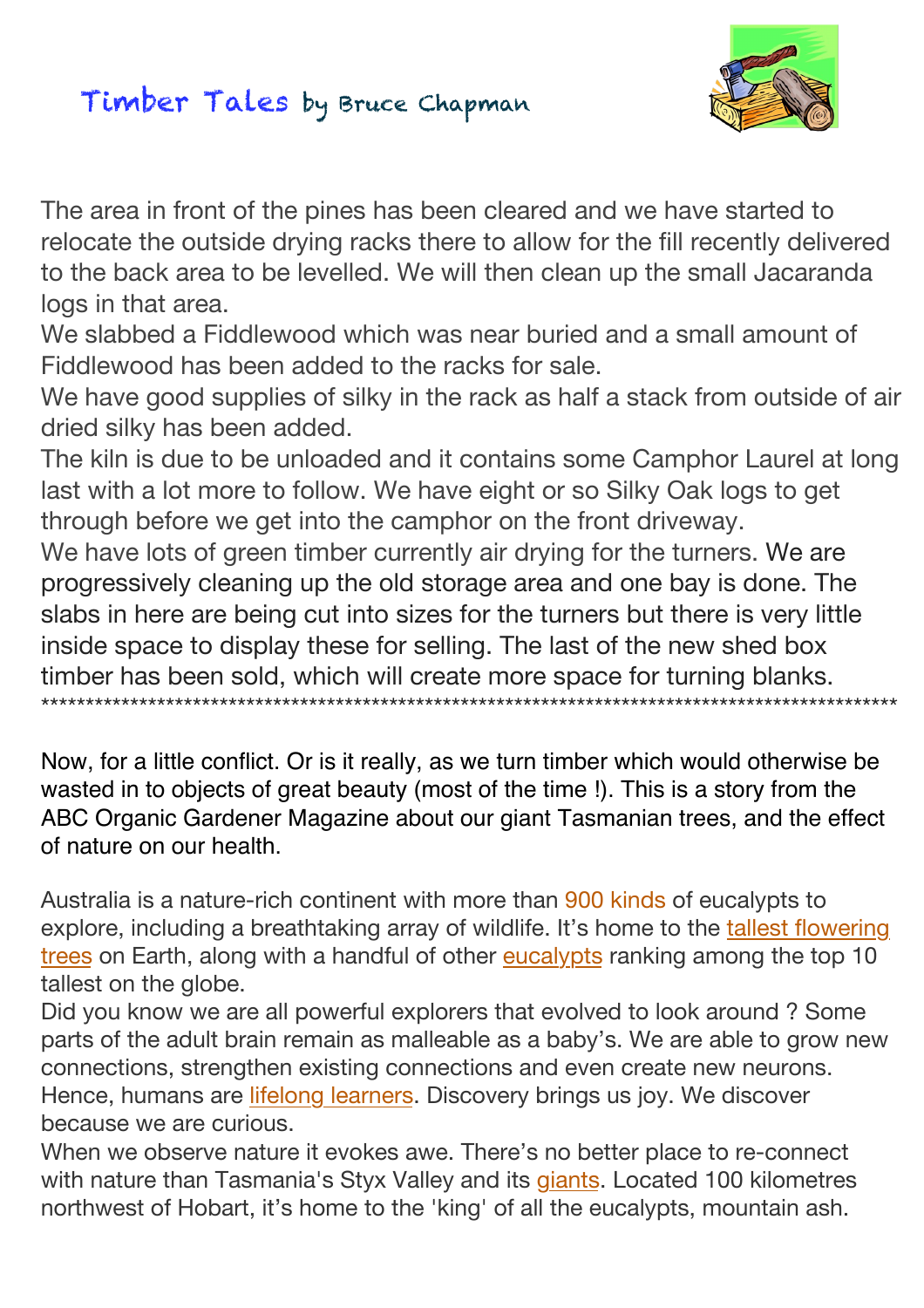Renowned conservationist [Dr Bob Brown](http://www.bobbrown.org.au/), the [Wilderness Society](https://www.wilderness.org.au/) and others saved the tallest ones from a chainsaw massacre. Ancient trees within a magnificent stand of old growth, just north of the Styx River, are as [tall](http://www.bbc.com/earth/story/20141222-the-worlds-new-tallest-tree) as London's Big Ben. These humongous cathedrals reach almost 100 metres towards the heavens.

They are home to a symphony in the sky of rich melodic birdlife. The feet of these giants are adorned with 500-year-old prehistoric-looking tree ferns. Look around the under storey and you'll see sassafras trees. They've been growing here for 65 million years. Quietly walk the easily accessible trails with your family; marvel at nature's finest masterpieces!

Incidentally, awe lowers the circulatory inflammation marker cytokine IL-6, which is linked to depression, stress and poor muscle-repair. Awe is also believed to cause humans to reinforce social connections. Awe-inspiring nature experiences can change a person for a long period of time, sometimes permanently. While touring Tasmania make the effort to investigate the northwest corner, the [Tarkine.](http://www.abc.net.au/radionational/programs/offtrack/tarkine-bioblitz/9552022) It's the cleanest air on the planet. It, too, is home to majestic temperate rainforests, equal to the area of Queensland's tropical jungles. The diversity of wildlife is astounding, including rare Tasmanian devils and critically endangered orange-bellied and swift parrots.

Along the hillsides near the [Frankland River](https://www.huffingtonpost.com/entry/protect-tarkines-ancient-franklin-river-forests_us_58b37a38e4b0658fc20f9755) and elsewhere are very tall alpine ash, or, white-tops. Some of these beauties are as tall as 28-storey skyscrapers. It's about a three-hour drive from Burnie to the confluence of the Frankland and Arthur rivers. Stop anywhere in the ancient forest, take your re-usable water bottle and trek up a hillside to meet the tall ones.

Pick up a fallen leaf, break it and inhale deeply. Its invigorating peppermint scent is nature's free medicine. The salubrious forest air is filled with compounds that the tree leaves and bark manufacture to protect against insect attacks. Those aromatic compounds, collectively called [phytoncides,](https://www.slantedonline.com/natures-wellness-science-big-trees/) heal humans.

Bush walking and climbing up hillsides, to be amongst the tall ones, melts away stress. It also boosts human natural killer cells that safeguard the body, by as much as 40 per [cent](http://www.metla.fi/tapahtumat/2011/human-health/pdf/Qing_Li.pdf), from both infections and cancers.

It's of paramount importance to [protect](https://www.organicgardener.com.au/articles/fighting-our-forests) all remaining ancient forests from [chainsaws](http://www.themercury.com.au/news/opinion/talking-point-rent-the-states-forests-dont-clearfell-them/news-story/5fb8f4d0c45f26f255beb901c088268a). They are nature's [flawless](http://sierraclub.typepad.com/greenlife/2012/01/book-review-the-insatiable-bark-beetle-reese-halter.html) CO2 warehouses, oxygen generators, air conditioners, bastions of fresh water, irreplaceable homes for animals and colossal [medicine](https://www.slantedonline.com/natures-wellness-science-big-trees/)  [chests](https://www.slantedonline.com/natures-wellness-science-big-trees/) for people.

At the end of the day, we are all drawn to nature's tall trees because they make us feel good.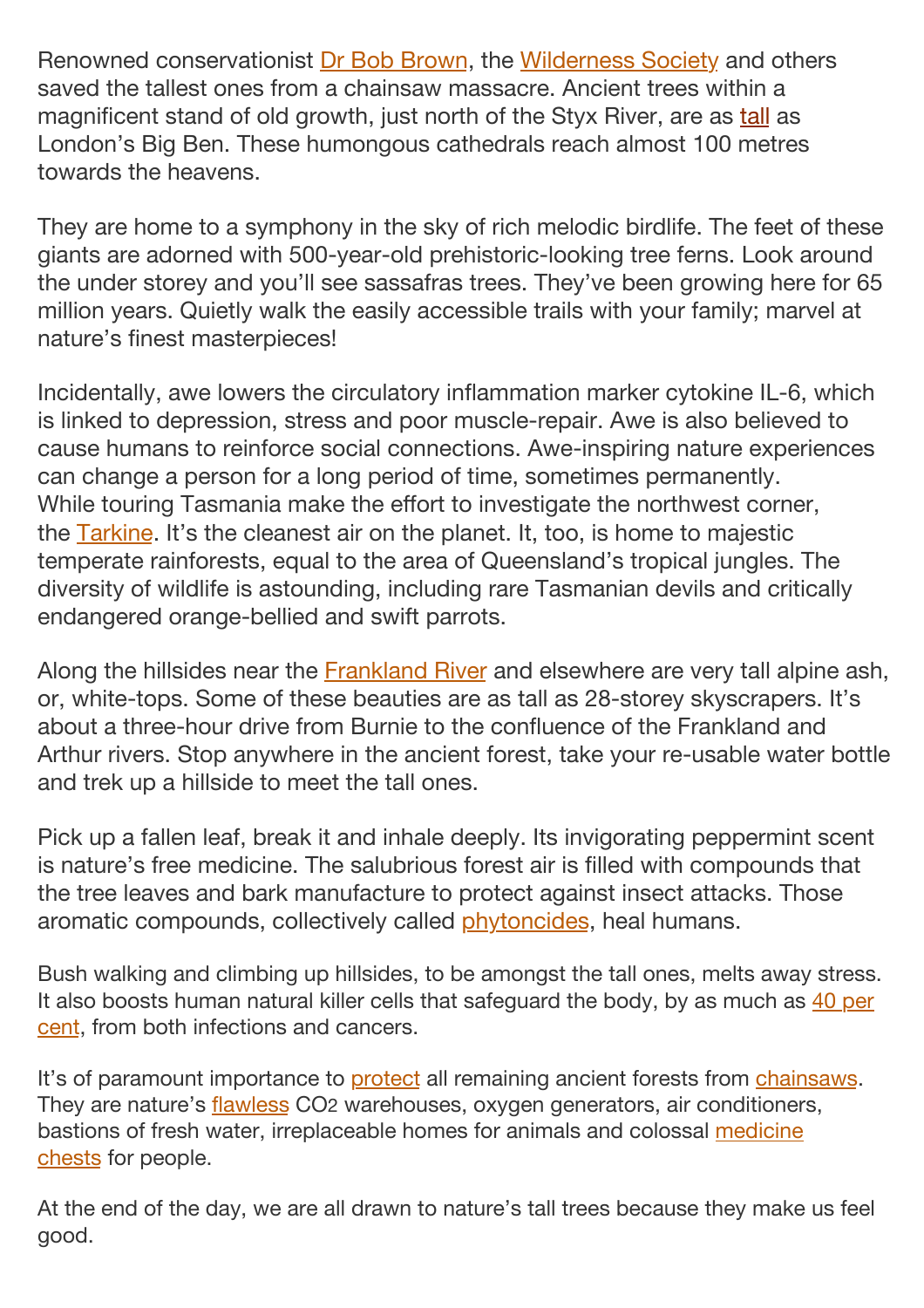# The Life and Times of ....

This month, Stuart talks with Philippa about her life, and how that influenced her love of art, making puzzles and pyrography.

Q - What's your favourite activity at the Woodies ?

A - Definitely jigsaw making. That's what I do most of. It combines a love of drawing, pyrography and scroll saw work.

Q - Where and when did you learn your craft ?

A - I was living in Canberra in the 1990's and I first got into it after trying to buy an Australian gift for a friend in the U.K. The only wooden jigsaw of a kangaroo I could buy was made in Israel. My response was to immediately go out and buy my own scroll saw, work out how to use it and make my own. That started my enthusiasm and I am still going strong today.

Q - What brought you to Queensland ?

A - Having holidayed in the area and liking the weather, I moved up in 2005.

Q - You're obviously arty; where's that originate ?

A - I was born in New Zealand. My formal training was as a high school English teacher and I worked in a boys high school in Christchurch, New Zealand before teaching in Canberra. As a child I was taught to draw and paint by my father who was an avid hobby artist using the mediums of oil and pen and ink. Today I paint and am a member of the Blackall Range Visual Artists based in Mapleton. I paint and draw there weekly and also run my own drawing class at home.

Q - Do you sell your work ?

A - Yes, over the years I have sold quite a few drawings and paintings, especially through the group exhibitions which BRVA hold in Montville.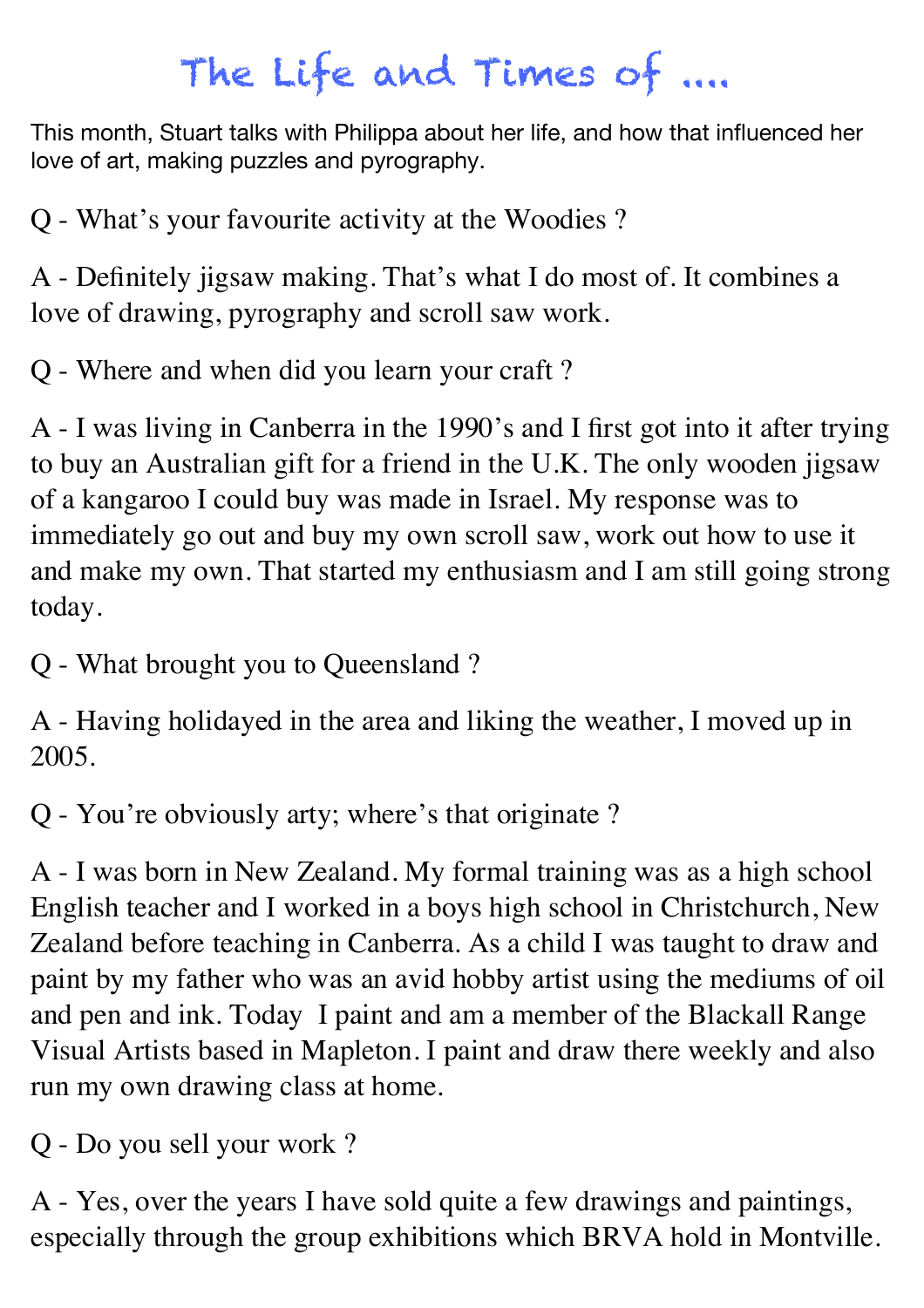Q - What do you think of the newly constructed shed ?

A - It is satisfying to have a roomy, light and quiet area where members can work on the projects which by their nature are quiet activities such as pyrography, carving and hand tools work.

Q - Have you any ideas for the Woodies for the future ?

A - Being a teacher, I always like to encourage those who have particular skills, and there are many such people in our club, to teach others. It builds up a body of people with a wide range of abilities and shares the role around for the good of everyone. I am particularly interested in a revival of hand tool skills and am grateful to Dave Edmond and Rob Otto for facilitating this.

Q - Are you planning any classes soon ?

A - Yes, some more jigsaw-making classes without doubt. Allan and I are going away a fair bit though this year so it will have to be in between trips - a matter of getting myself better organised !

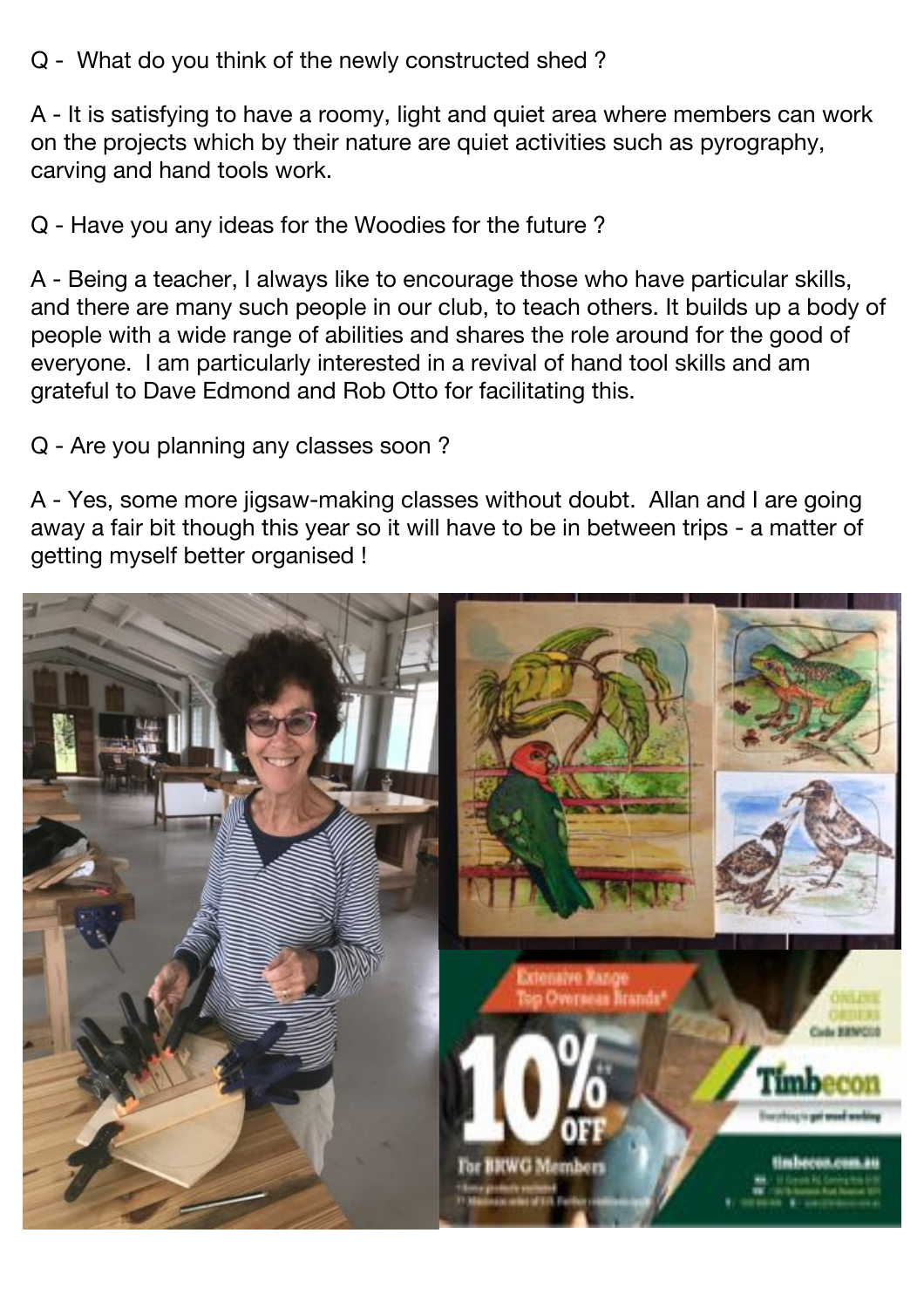| Shed Captain Roster - July 2018          |                     |           |                      |          |                                     |                |                   |          |               |    |                    |
|------------------------------------------|---------------------|-----------|----------------------|----------|-------------------------------------|----------------|-------------------|----------|---------------|----|--------------------|
| Monday<br>Tuesday                        |                     | Wednesday |                      | Thursday |                                     | Friday         |                   | Saturday |               |    |                    |
| $\overline{2}$                           | Lionel Tilley       | 3         | Bruce Chapman        |          | AM Leigh Boynton                    | 5              | Ray Bryant        | 6        | Hamish B/wick |    | Don Lear           |
|                                          |                     |           |                      |          | PM Warne Wilson                     |                |                   |          |               |    |                    |
| 9                                        | Dave Banister       | 10        | Dave Southern        | 11       | AM Ron Fishwick                     | 12             | John Drewe        | 13       | Dave Edmond   | 14 | Keith Muirhead     |
|                                          |                     |           |                      |          | PM Terry O'Connor                   |                |                   |          |               |    |                    |
| 16                                       | Brian Harris        | 17        | Greg McCosker        | 18       | AM Max Barrenger                    | 19             | John Muller<br>20 |          | John Muller   | 21 | Graham<br>Beaumont |
|                                          |                     |           |                      |          | PM Keith Carter                     |                |                   |          |               |    |                    |
| 23                                       | John Muller         | 24        | Tom Black            | 25       | AM Rob Otto                         | 26             | John Holland      | 27       |               | 28 | Warne Wilson       |
|                                          |                     |           |                      |          | PM Warne Wilson                     |                |                   |          |               |    |                    |
| 30                                       | Lionel Tilley       | 31        | Bruce Chapman        |          |                                     |                |                   |          |               |    |                    |
|                                          |                     |           |                      |          |                                     |                |                   |          |               |    |                    |
| <b>Shed Captain Roster - August 2018</b> |                     |           |                      |          |                                     |                |                   |          |               |    |                    |
|                                          |                     |           |                      |          |                                     |                |                   |          |               |    |                    |
|                                          | Monday              |           | Tuesday              |          | Wednesday                           |                | Thursday          |          | Friday        |    | Saturday           |
|                                          |                     |           |                      | 1        | AM Max Barrenger                    | $\overline{2}$ | Ray Bryant        | 3        | Hamish B/wick |    | Don Lear           |
|                                          |                     |           |                      |          | PM Terry O'Connor                   |                |                   |          |               |    |                    |
| 6                                        | Dave Banister       | 7         | Dave Southern        | 8        | AM Ron Fishwick                     | $\mathbf{9}$   | John Drewe        | 10       | Dave Edmond   | 11 | Keith Muirhead     |
|                                          |                     |           |                      |          | PM Keith Carter                     |                |                   |          |               |    |                    |
| 13                                       | <b>Brian Harris</b> | 14        | Greg McCosker        | 15       | AM Rob Otto                         | 16             | John Muller       | 17       | John Muller   | 18 | Graham             |
|                                          |                     |           |                      |          | PM Warne Wilson                     |                |                   |          |               |    | Beaumont           |
| 20                                       | John Muller         | 21        | Tom Black            | 22       | AM Leigh Boynton                    | 23             | John Holland      | 24       |               | 25 | Warne Wilson       |
|                                          |                     |           |                      |          | PM Terry O'Connor                   |                |                   |          |               |    |                    |
| 27                                       | Lionel Tilley       | 28        | <b>Bruce Chapman</b> | 29       | AM Max Barrenger<br>PM Keith Carter | 30             | Ray Bryant        | 31       |               |    |                    |

E.

Post

### **ALL ABRASIVES INDUSTRIAL ABRASIVES SUPPLIER**



**DAVID BLACK PROPRIETOR** 

Phone: (07) 5443 9211 Phone: (07) 5443 9527 Mobile: 0413 945 798 (07) 5443 5714 Fax: 4/20 Kayleigh Drive Maroochydore Qld 4558



admin@thestaircompany.com.au<br>P.O. Box 5332 Maroochydore BC 4558



A Tassie giant. Wonder if Bruce could handle it. (Must repel such wicked thoughts !!)